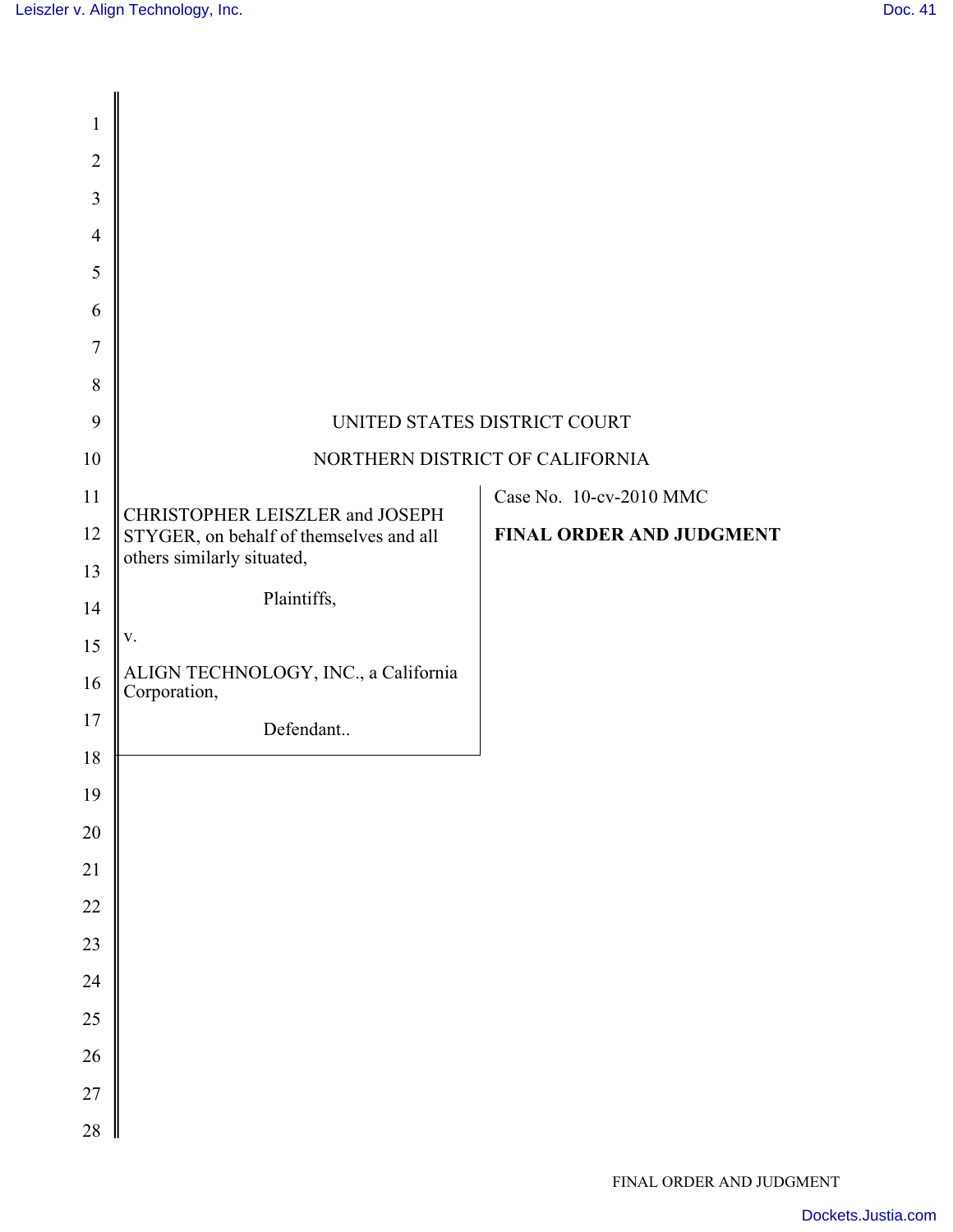On December 23, 2010, the Court entered an Order Granting Preliminary Approval of Proposed Settlement and Directing Dissemination of Notice to the Class (Dkt. No. 28) that preliminarily approved the proposed Settlement Agreement in this Litigation and specified the manner in which Defendant Align Technology Inc. ("Align") was to provide Class Notice to the Settlement Class. All capitalized terms used in this Order have the meaning as defined in the Settlement Agreement, which is incorporated herein by reference.

8 9 10 Within ten (10) days of the filing of the Motion for Preliminary Approval, Align complied with the requirements of 28 U.S.C. § 1715(b) by serving the appropriate documents and other information on the appropriate State and Federal officials.

 Following the dissemination of Class Notice and Election Form, Class Members were given an opportunity to (a) request exclusion from the Class, or (b) comment or object to the Settlement Agreement and/or to Class Counsel's request for fees and expenses and the Class Representatives' application for an incentive award.

 A Fairness Hearing was held on April 8, 2011, at which time all interested persons were given a full opportunity to state any objections to the Settlement Agreement. The Fairness Hearing was held 91 days after Align provided notice as required by 28 U.S.C. § 1715(b) and paragraph 6 of the Preliminary Approval Order.

19 20 21 22 23 24 Having read and fully considered the terms of the Settlement Agreement, and all submissions made in connection with it, including any objections, the Court finds that the Settlement Agreement should be finally approved and the Action dismissed with prejudice as to all Class Members who have not excluded themselves from the Class, and without prejudice as to all persons who timely and validly excluded themselves from the Class.

25 //

1

2

3

4

5

6

7

11

12

13

14

15

16

17

18

26 //

27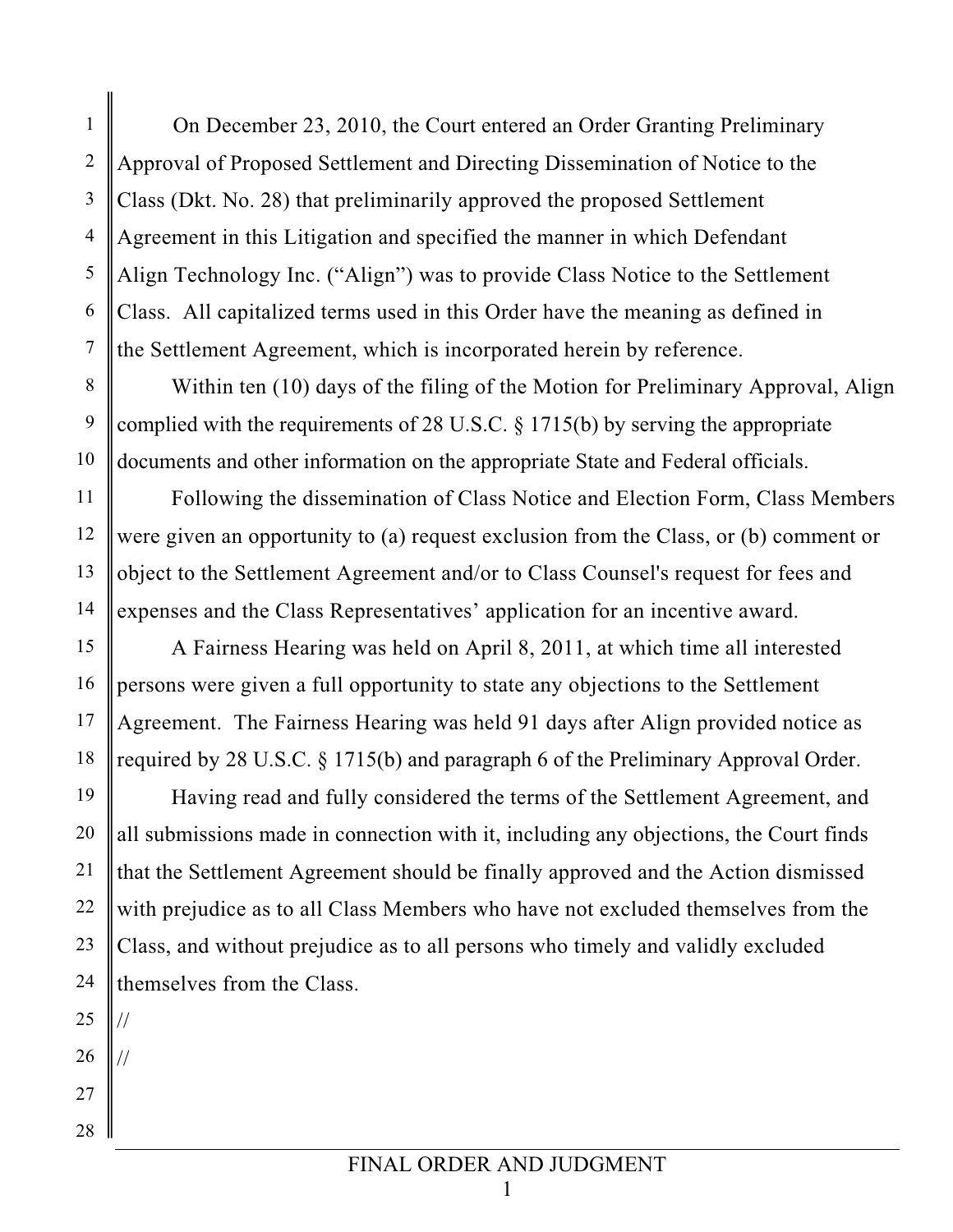1  $\mathfrak{D}$ 3

4

5

6

7

8

9

10

11

12

13

14

15

16

17

18

19

20

21

22

23

24

25

26

27

28

IT IS HEREBY ORDERED that:

1. The prior provisional certification of the Class is hereby confirmed for purposes of the Settlement Agreement approved by this Order. The Class is defined as:

> all persons who completed either Clear Essentials 1 or Clear Principles training through Align and whose accounts were deactivated or suspended as a result of Align's proficiency requirements in or after January 2010.

2. The Court hereby approves the terms of the Settlement Agreement as fair, reasonable, and adequate as it applies to the Class, and directs consummation of all its terms and provisions. Each of the four objections that was filed has been considered and is overruled for the reasons stated on the record at the fairness hearing.

3. The Settlement Agreement shall be binding on Align and all Plaintiffs, including all members of the Class who have not been excluded pursuant to the Settlement Agreement.

4. The Court dismisses on the merits and with prejudice the First Amended Complaint. Upon the Effective Date, the Plaintiffs and each Class Member shall be deemed to have, and by operation of the Final Order and Judgment shall have, released all claims asserted in this lawsuit and all claims that could have been asserted in this lawsuit that arise from the same factual predicate as the allegations made in the Plaintiffs' Amended Class Action Complaint, including any claim based on suspension and/or deactivation of class members in or after January 2010 as a result of Align's "Proficiency Requirement". Upon the Effective Date, Align and its past or present officers, directors, employees, agents, attorneys, predecessors, successors, affiliates, subsidiaries, divisions, and assigns, shall be deemed to have, and by operation of the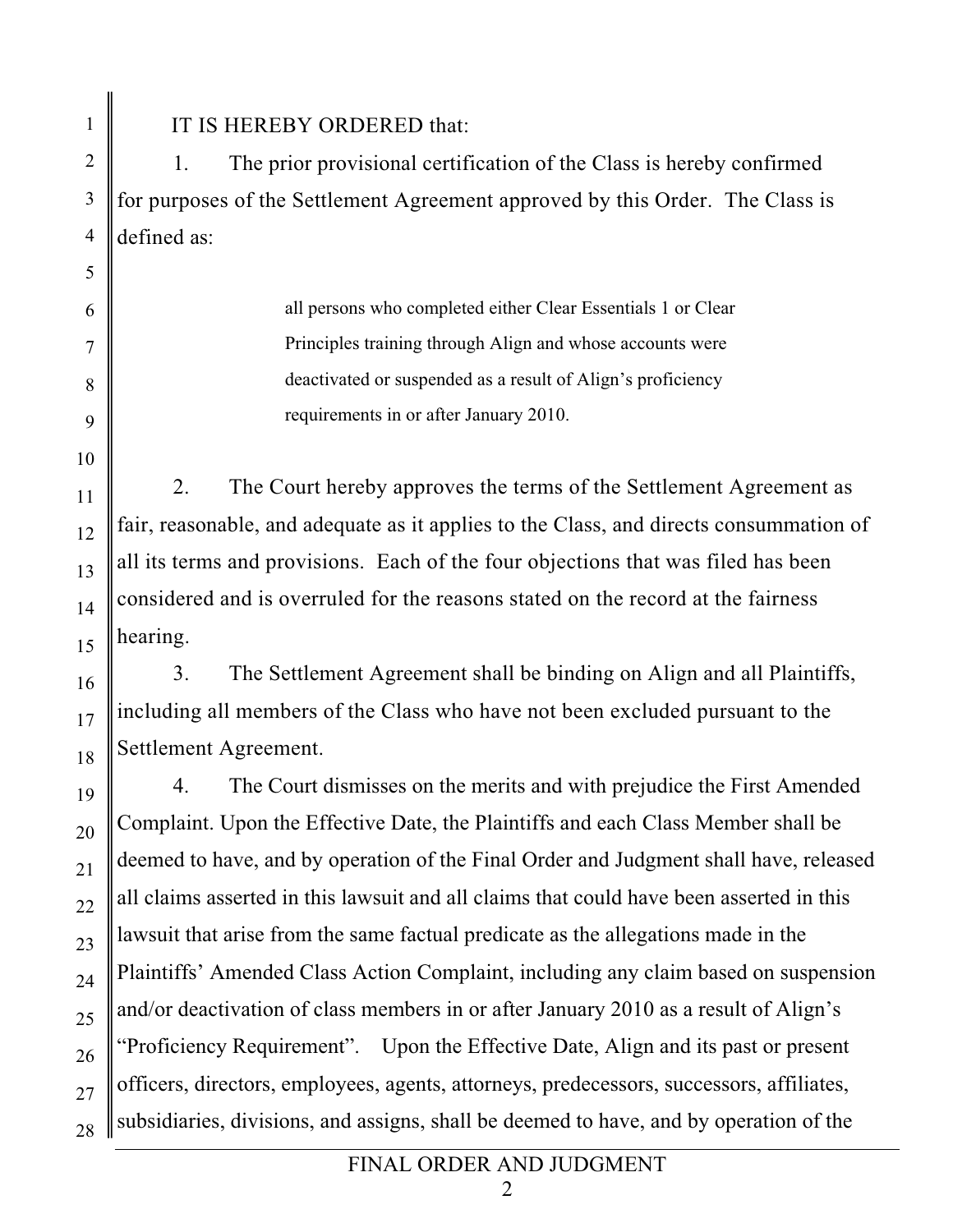1 2 3 4 5 6 7 Final Order and Judgment shall have, released, waived, and discharged any and all legal claims, cross-claims, counterclaims, or other causes of action of any nature whatsoever against Plaintiffs, Class Members, or Class Counsel arising from or related to the Class Members' deactivation or suspension as an Invisalign prescriber for failure to meet the "Proficiency Requirement", including but not limited to any claim for violations of federal, state, or other law (whether in contract, tort, or otherwise, including statutory, common law, property, and equitable claims).

8 9 10 11 12 13 14 5. All members of the Class who did not duly request exclusion from the Class in the time and manner provided in the Class Notice are hereby barred, permanently enjoined, and restrained from commencing or prosecuting any action, suit, proceeding, claim, or cause of action in any jurisdiction or court against Align or any of the other entities or persons who are to be discharged as noticed above in paragraph 4, based upon, relating to, or arising out of, any of the matters which are discharged and released pursuant to paragraph 4 hereof.

15 16 17 6. The Court dismisses without prejudice the claims of Class Members who have properly and timely excluded themselves in full accordance with the procedures set forth in the Settlement Agreement.

18 19 20 7. If the Settlement Agreement becomes null and void pursuant to the terms of the Settlement Agreement, this Final Order and Judgment shall be deemed vacated and shall have no force or effect whatsoever.

21 22 23 24 25 26 27 28 8. Having reviewed Class Counsel's Fee and Expense Application, and having considered all arguments made in relation thereto, the Court concludes that an amount equal to 25% of the Settlement Fund, \$1,994,087.50 shall be awarded to Class Counsel for fees and expenses related to the prosecution of this Action. The Court finds that Class Counsel have expended substantial and skilled time and efforts to bring this action to conclusion. These efforts included, but were not limited to, engaging in lengthy and independent factual investigation and informal discovery,

## FINAL ORDER AND JUDGMENT

3